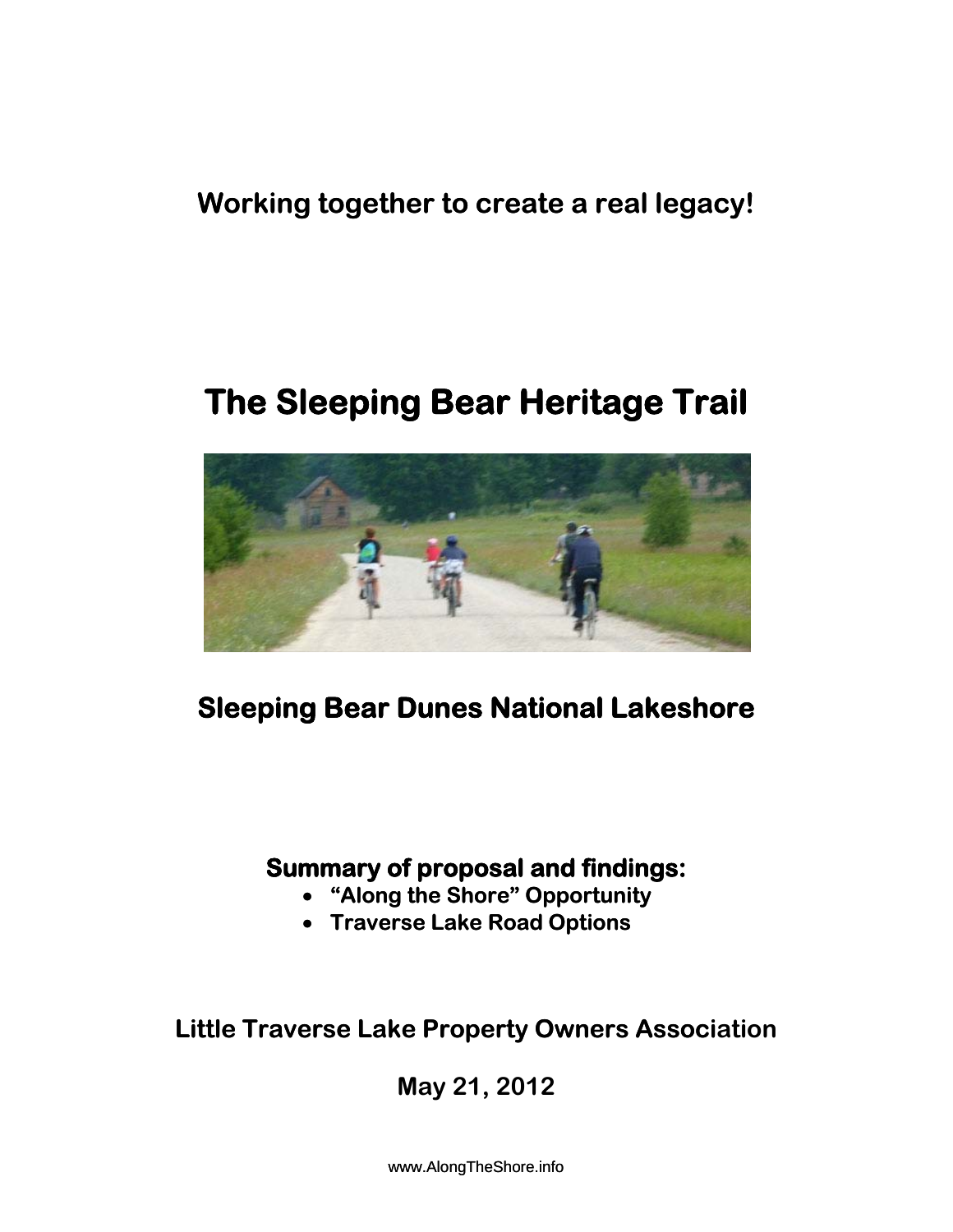## **Sleeping Bear Heritage Trail**

#### **Traverse Lake Road or something much better?**

#### **The vision:**

*"Create a non-motorized linear trailway system that is connected to historical, cultural, recreational, and environmental points of interest throughout the Lakeshore and surrounding communities; a Trailway that promotes health, environmental, social, and economic benefits and provides a safe alternative for walking, biking, running, and cross-country skiing; and is universally accessible wherever possible.*"

The Little Traverse Lake Property Owners believe in the vision for the Sleeping Bear Heritage Trail and believe that all stakeholders can work together to create "America's Most Beautiful Trail" for recreational users to experience in its fullest.

The current plan proposed by the National Park Service is to extend the trail east from the intersection of M-22 and CR 669 down along Traverse Lake Road. There will be significant impacts to the environment, to private residents and would be very expensive. Most importantly, the options along Traverse Lake Road would also result in a substandard and marginal experience for the trail user.

There is another route option that would create one of the most beautiful trail experiences in the nation, while also avoiding negative impacts. The alternative route "along the shore" would allow trail users to experience the sights, sounds and smells of Lake Michigan – the namesake of the Lakeshore.

We believe this shore route would complement the current Dune Climb to Glen Arbor trail, which takes in the features of the Lakeshore, away from the sounds and sights of any existing roads. Diverse recreational users will be able to use this route to the fullest extent during all seasons.

#### **Table of Comparison – Traverse Lake Road (TLR) and Along the Shore**

| Variable                                          | TLR | <b>Shore</b> |
|---------------------------------------------------|-----|--------------|
| No Wetlands                                       |     | X            |
| <b>No Significant Creeks</b>                      |     | x            |
| No Mature Forest Clearing                         |     | X            |
| Flat Topography - No Critical Dune Hills          |     | X            |
| No Public Safety Issues                           |     | X            |
| No Residential Impact                             |     | X            |
| <b>Lower Construction Cost</b>                    |     | X            |
| <b>Existing Parking &amp; Restroom Facilities</b> |     | X            |
| <b>More Recreational Opportunities</b>            |     | X            |
| <b>Superior User Experience</b>                   |     | x            |
| <b>Wilderness Impact</b>                          |     |              |
| <b>Existing Roads</b>                             | x   | x            |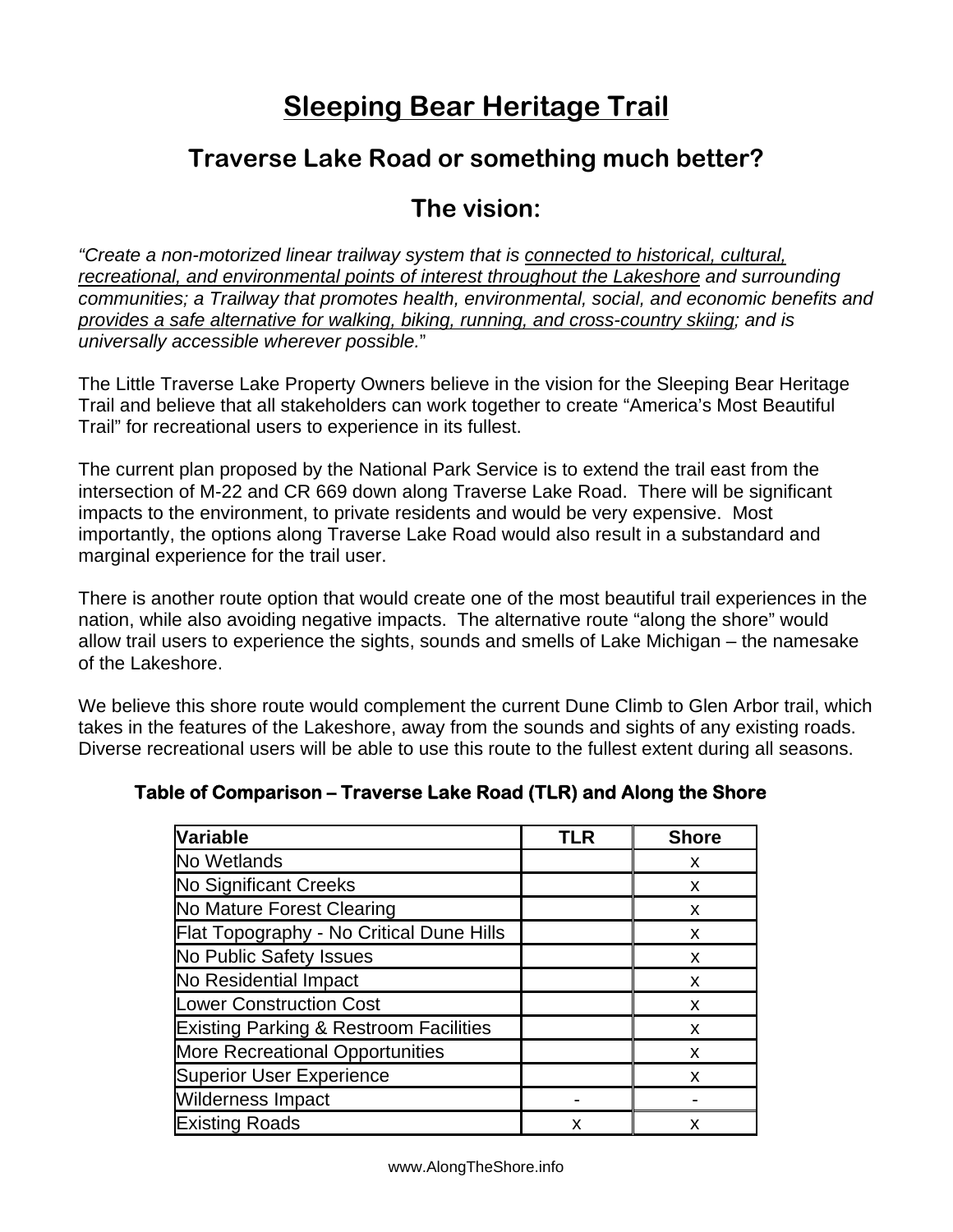## **Heritage Trail – "Along the Shore" Route**

#### **Following Historical and Existing Roads**

The Along the Shore Route uses existing roads and follows the historical roads as seen in this older map. The existing roads include Lake Michigan Drive as well as Juniper Lane, both parallel Lake Michigan along the same historical roadbed.



#### **The Proposed "Along the Shore" Route**



**CR 669**

- 1. From the existing parking & facilities at the north end of CR 669, proceed east 4500 feet on Lake Michigan Road to the end of road. The trail can use the existing road or offset between the road and the beach which is not in the proposed wilderness area.
- 2. Continue trail east another 4500 feet paralleling the shoreline to connect with existing Juniper Lane (as the map above shows). The trail would be located in the stabilized transition area between the beach and forest. There would be no major tree clearing necessary and the terrain is level.
- 3. Proceed east using the existing portion of Juniper Lane which runs approximately 4300 feet. Juniper Lane is a gravel two track road which has been graded after work last summer. No major tree clearing is necessary and the terrain is level.
- 4. At the end of Juniper Lane, continue trail eastward approximately 3400 feet following the old beach road to the end of CR 651 at the beachhead. There is substantial parking at this location and improved facilities, making it an ideal staging area for trail users. Again, this portion of the trail parallels the shore and runs along the stabilized transition area north of the forest.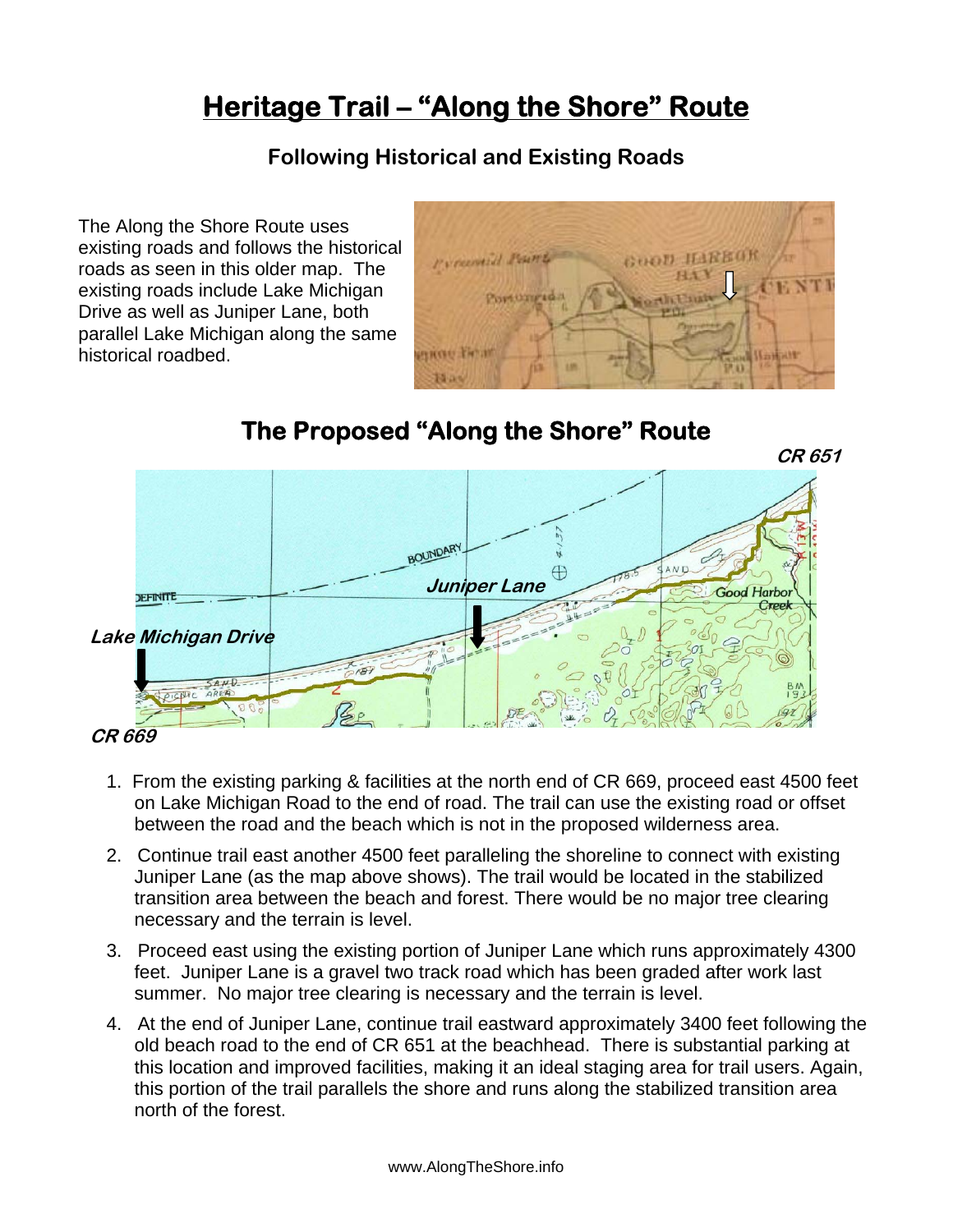**Starting Point: Parking and facilities Segment 1: Lake Michigan Drive at the north end of CR 669 and picnic facilities** 



**the shore in transition areas**  Segment 2: Trail continues along Segment 3: Uses existing Juniper



**Segment 4: Connection to CR 651, Parking and Existing Facilities** 





 **Lane – a gravel roadbed** 



 **Trail construction that would be typical of "Along the Shore" route** 

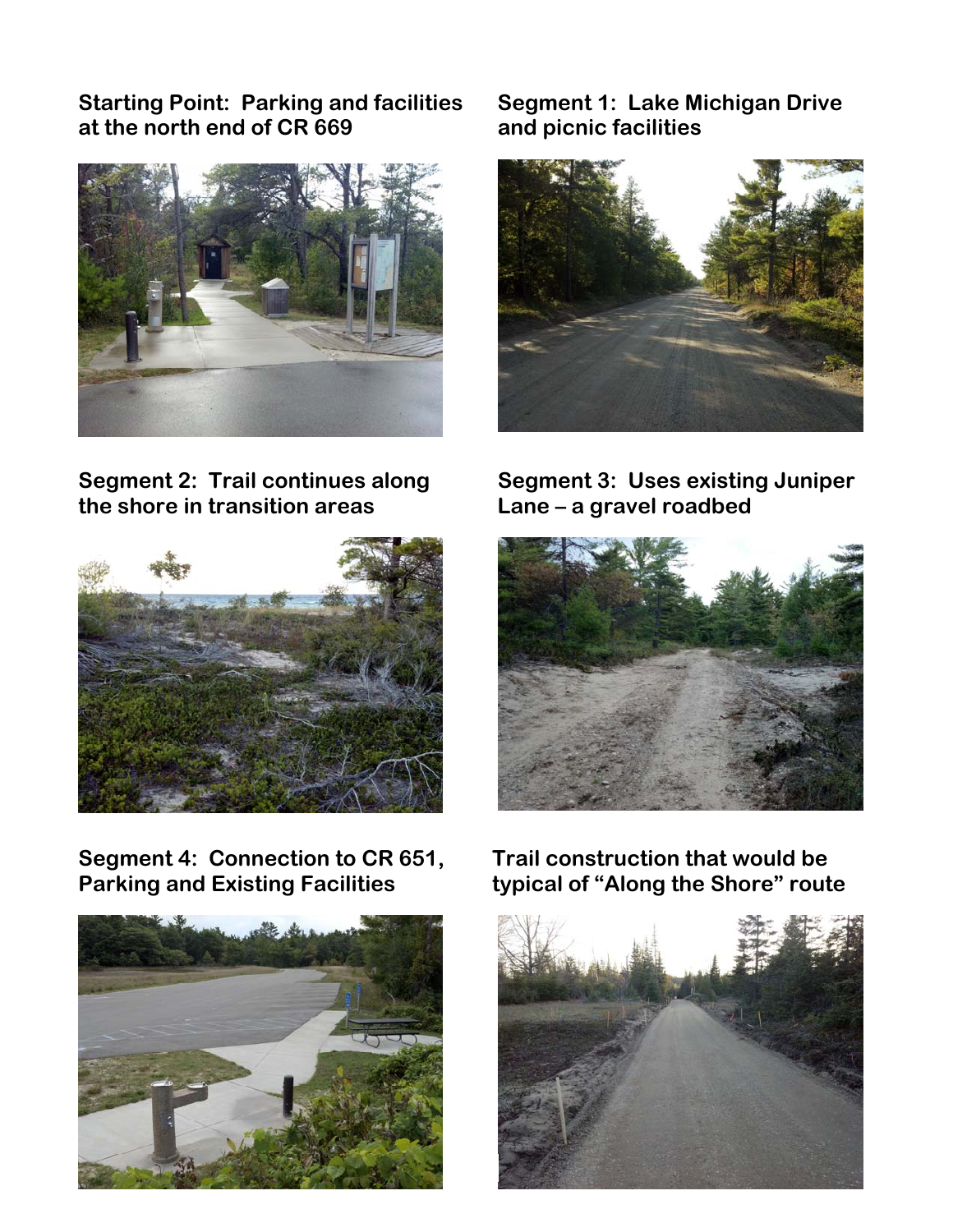## **"Proposed Wilderness Area"**

**Still "proposed", Congress still to approve final map – there is a way!** 



## **Minimal Impact**

- ¾ **Along the Shore Route follows northern boundary of proposed wilderness area**
- ¾ **Core integrity of proposed wilderness area is kept intact**
- ¾ **Less environmental impact than Traverse Lake Road route**

## **Solutions for Modification**

**1. Fine tune boundary area, moving line slightly south, as has been done elsewhere to accommodate Heritage Trail along other portions of the Lakeshore's proposed wilderness area** 

#### **2. Include wilderness exclusion for the Heritage Trail similar to the wilderness exclusion for the Cottonwood Trail**

"(4) Central area of the mainland - Sleeping Bear Plateau - with a wilderness exclusion for the Cottonwood Trail to provide an opportunity for large groups to experience the namesake Sleeping Bear Dunes." (Lakeshore General Management Plan, Chapter 4 page 61)

*"A wilderness exclusion for the Sleeping Bear Heritage Trail to provide a unique recreational opportunity for visitors to experience the diverse, varied and protected landscapes that make up the natural beauty of Sleeping Bear National Lakeshore."* 

#### **Great visionaries can create greater legacies for future generations!**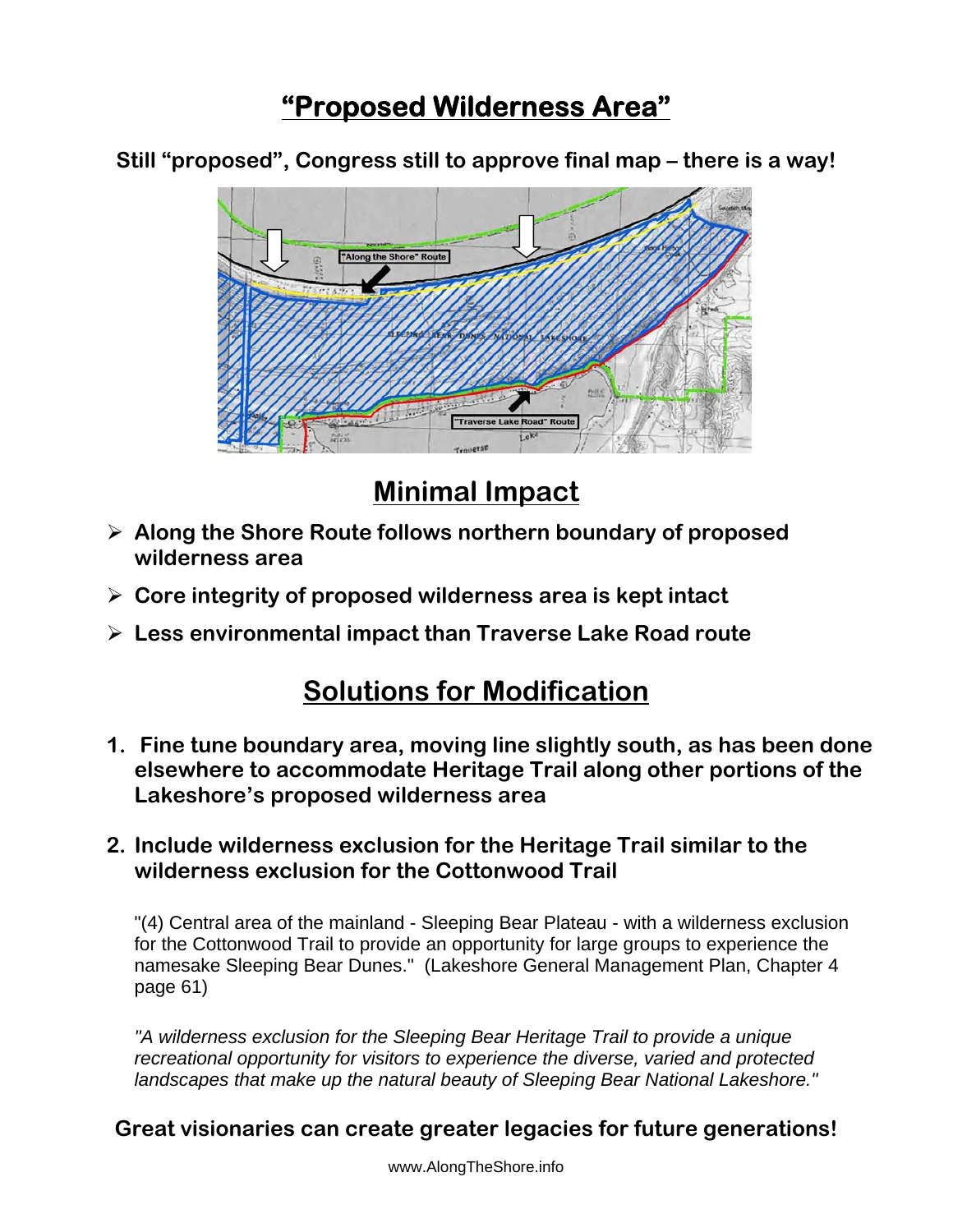## **Heritage Trail Route - Traverse Lake Road**

#### **Existing Conditions**



 **Significant Wetlands and Creek Protected Critical Dune Hills** 







 **Scenic Natural Beauty Road Mesidential Homes-Front Yards** 

## **Proposed Trail – 10+ feet from Traverse L ake Road**





 **Removal of Significant Trees Grade Excavation of 60'Dunes**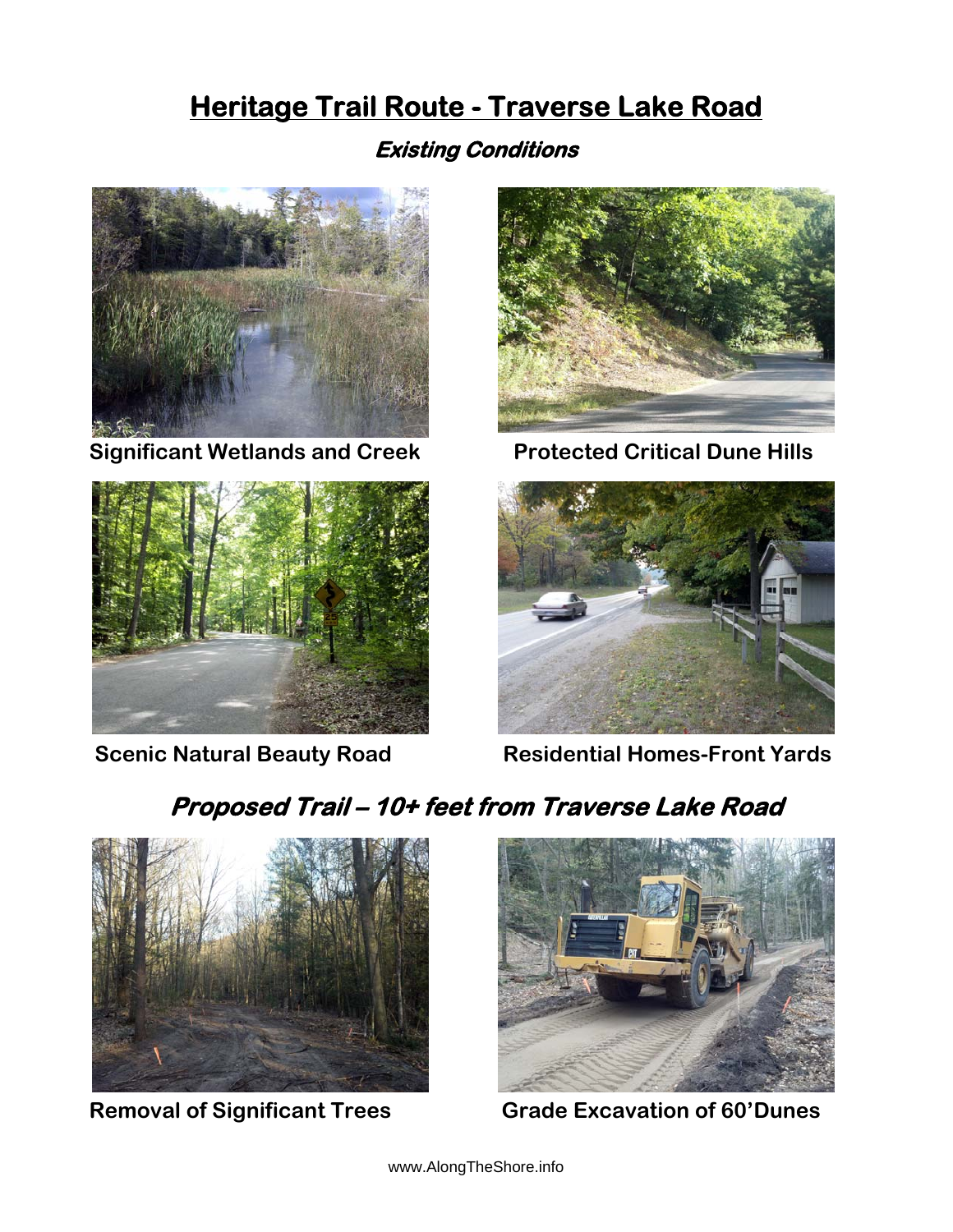## **Traverse Lake Road: Proposed Trail Options & Problems**

#### **1. Route trail traffic onto Traverse Lake Road**

- Limited recreational options trail proposed as diverse opportunities but difficult for wheelchairs, rollerblading, cross country skiing
- Substandard trail experience for user with using county road with traffic
- Considerable public safety concerns with trail users mixing with vehicles on winding road
- Huge volume impact on local residents with projected 350,000 to 400,000 trail users
- Overburden of township park facilities with no maintenance plan or support



### **2. Construct trail on extended shoulders of road**

- AASHTO standards vehicular separation recommended for two-way trail traffic only on one side (minimum 10'ft wide shoulder path) or a 5' ft wide shoulder path on both shoulders of road
- Limited recreational activities- trail proposed as diverse opportunities but difficult for wheelchairs, rollerblading, cross country skiing
- Substandard experience for trail users using county road with traffic
- 66' Right of Way tation To Vegetation To Dune Side Trail Way Sign Drive Lane Between Trail Way Sian Proposed Pavement<br>Marking and Edge<br>5' Min. of Asphalt Existing Underground Utilities ± Gravel Edge Gravel Edge
- Public safety concerns with trail users mixing with vehicles on winding road
- Road shoulder would conflict with existing connections to underground utilities and mailboxes
- Removal of mature trees that provide scenic canopy
- Impact on critical dune hills which end at road's edge
- Shoulders cannot be expanded alongside wetlands and over creek
- Destruction of natural character 22' scenic road now becomes 32' paved highway
- Huge volume impact on local residents with projected 350,000 to 400,000 trail users